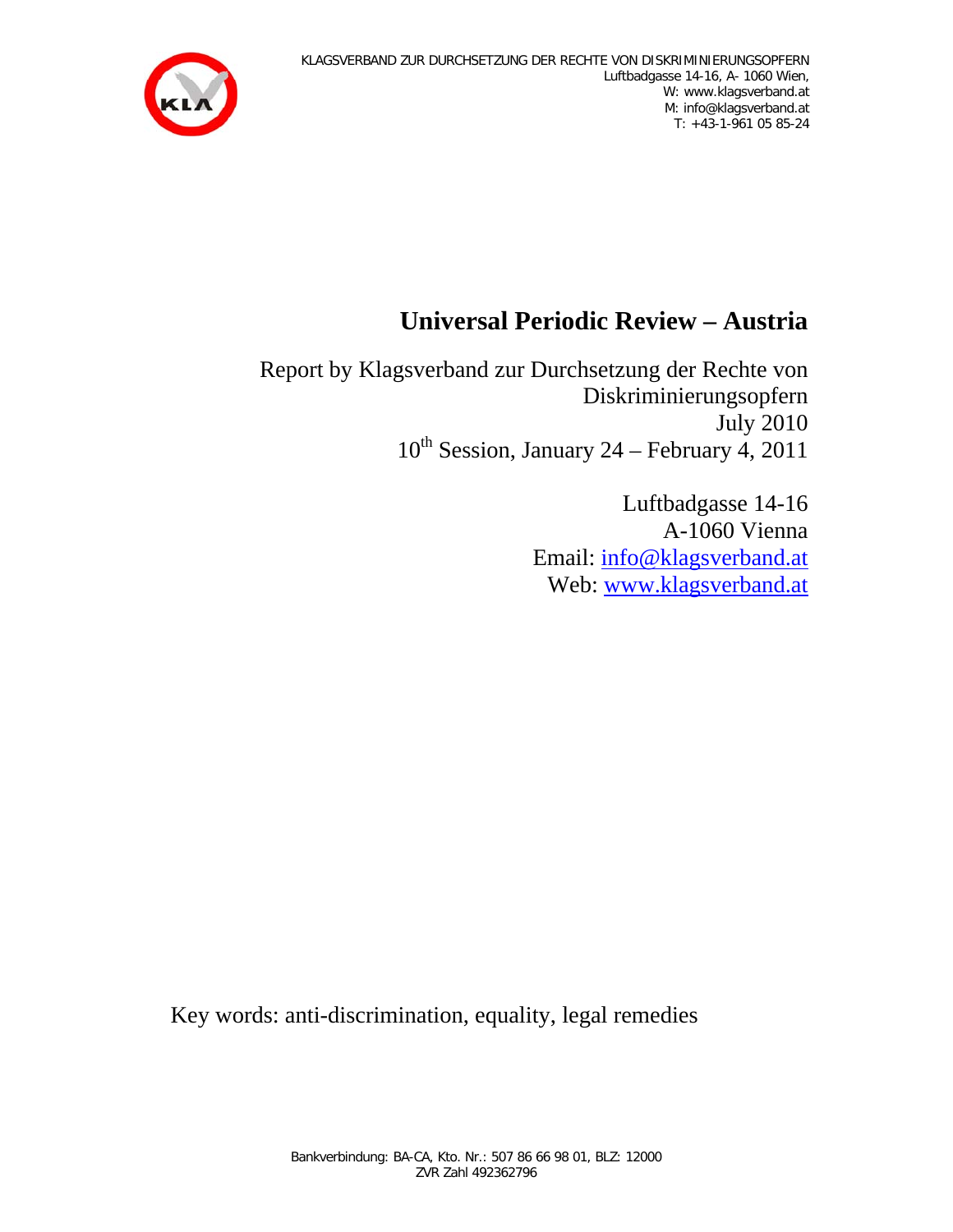

## About the Klagsverband

The *Klagsverband zur Durchsetzung der Rechte von Diskriminierungsopfern* (brief: Klagsverband; Litigation Association of NGOs against discrimination) is an umbrella organisation of 19 anti-discrimination organisations based in Vienna. Only NGOs can be ordinary members.

It was founded in 2004 to coordinate civil society activities and strategic litigation in the field of anti-discrimination on the grounds of gender, ethnic origin, religion and belief, age, sexual orientation and disability.

The main work of the *Klagsverband* focuses on

- Strategic litigation
- Documentation of the anti-discrimination legislation on international, EU, federal and provincial level
- Documentation of and commentaries on decisions
- Commentaries on draft legislation
- Counseling for the member organizations and
- Training on anti-discrimination law

## 1. Hierarchisation of the grounds of discrimination

The protection from discrimination and hate crimes is not consistent.

- 1.1 There is a broad protection from discrimination only in employment. With regard to access to and supply of goods and services there is no protection on the ground of religion and belief, age and sexual orientation on the federal level.
- 1.2 In criminal law according to § 33/5 Criminal Code the racist background of a crime is constituted as an aggrevating factor. Gender, religion and belief, disability, age and sexual orientation are not mentioned explicitly. The Ministry of Justice does not document the number of judgements based on this provision. According to our regular search on the RIS there seem to be no such judgements at all.
- 1.3 Incitement to hate (Verhetzung) is laid down in § 283 Criminal Code and constitutes the only protection from hate crimes in Austrian law. There is protection only for members of churches, religious associations, races and ethnic groups. Again, age, disability, gender and sexual orientation are not mentioned.
- 1.4 At the moment, discrimination by association can only be combated on the ground of disability.